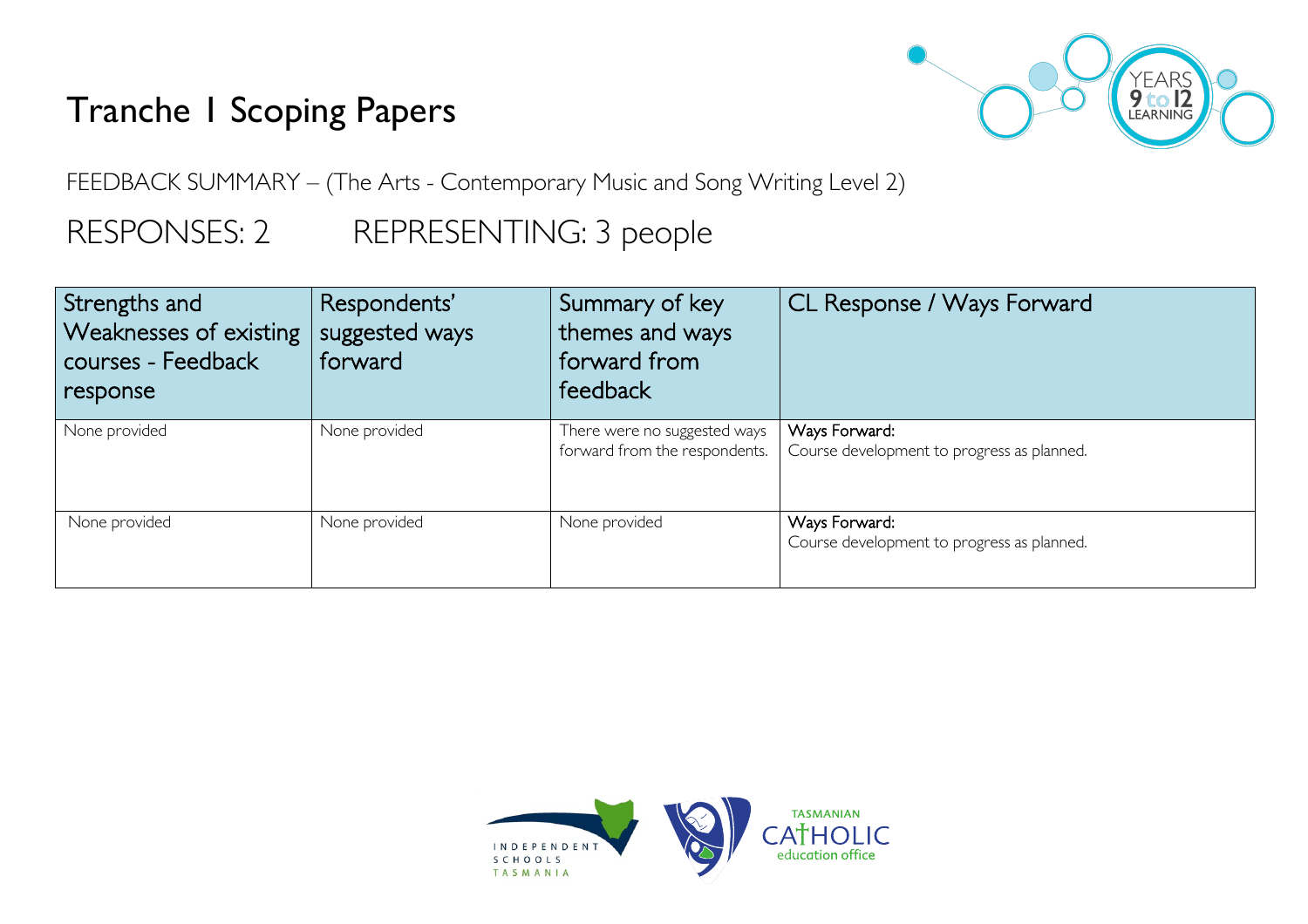| Course Rationale -<br>Feedback response                                                                                                                                                                                                                                                                                                                        | Respondents'<br>suggested ways<br>forward                                                                                                                                                                                                                                                                                                  | Summary of key<br>themes and ways<br>forward from<br>feedback                                                                                                                                                                                                               | CL Response / Ways Forward                                                                                                                                                                        |
|----------------------------------------------------------------------------------------------------------------------------------------------------------------------------------------------------------------------------------------------------------------------------------------------------------------------------------------------------------------|--------------------------------------------------------------------------------------------------------------------------------------------------------------------------------------------------------------------------------------------------------------------------------------------------------------------------------------------|-----------------------------------------------------------------------------------------------------------------------------------------------------------------------------------------------------------------------------------------------------------------------------|---------------------------------------------------------------------------------------------------------------------------------------------------------------------------------------------------|
| This is a welcome and timely<br>addition to Level 2 Music offerings.<br>Song writing is an area of creative<br>endeavour which many young<br>Tasmanians connect with, and as<br>part of the Professional Studies<br>focus area, this course is nicely<br>placed to ensure impact.                                                                              | The University is also developing<br>research in the area of song<br>writing through the work of PhD<br>candidate Tina Broad who is<br>already providing access for<br>Tasmanian students to<br>internationally recognised artists.<br>It is very timely, and will surely<br>have uptake. It is truly an "unfilled<br>gap in opportunity". | The addition of Song Writing<br>explicitly referenced in the<br>course is positive, timely and<br>welcome.                                                                                                                                                                  | Ways Forward:<br>Course development to progress as planned.                                                                                                                                       |
| Is the course intending to include:<br>music literacy, music technology<br>(recording, PA setup, music<br>equipment maintenance), music<br>industry topics (promotion,<br>marketing, copyright) and<br>workplace health and safety.<br>If so, these should be included to<br>the rationale as they have been<br>present in the current<br>Contemporary Music 2 | We'd like to know more about<br>how the song writing module<br>will be optional?                                                                                                                                                                                                                                                           | Current features of the course<br>including music literacy, music<br>technology and workplace,<br>health and safety should be<br>referenced in the rationale.<br>Need for further detail on how<br>the Song Writing module will<br>work and whether it will be<br>optional. | Ways Forward:<br>The next consultation document, Overview Structure and Key<br>Features will include more information regarding the proposed<br>content and structure of the course for feedback. |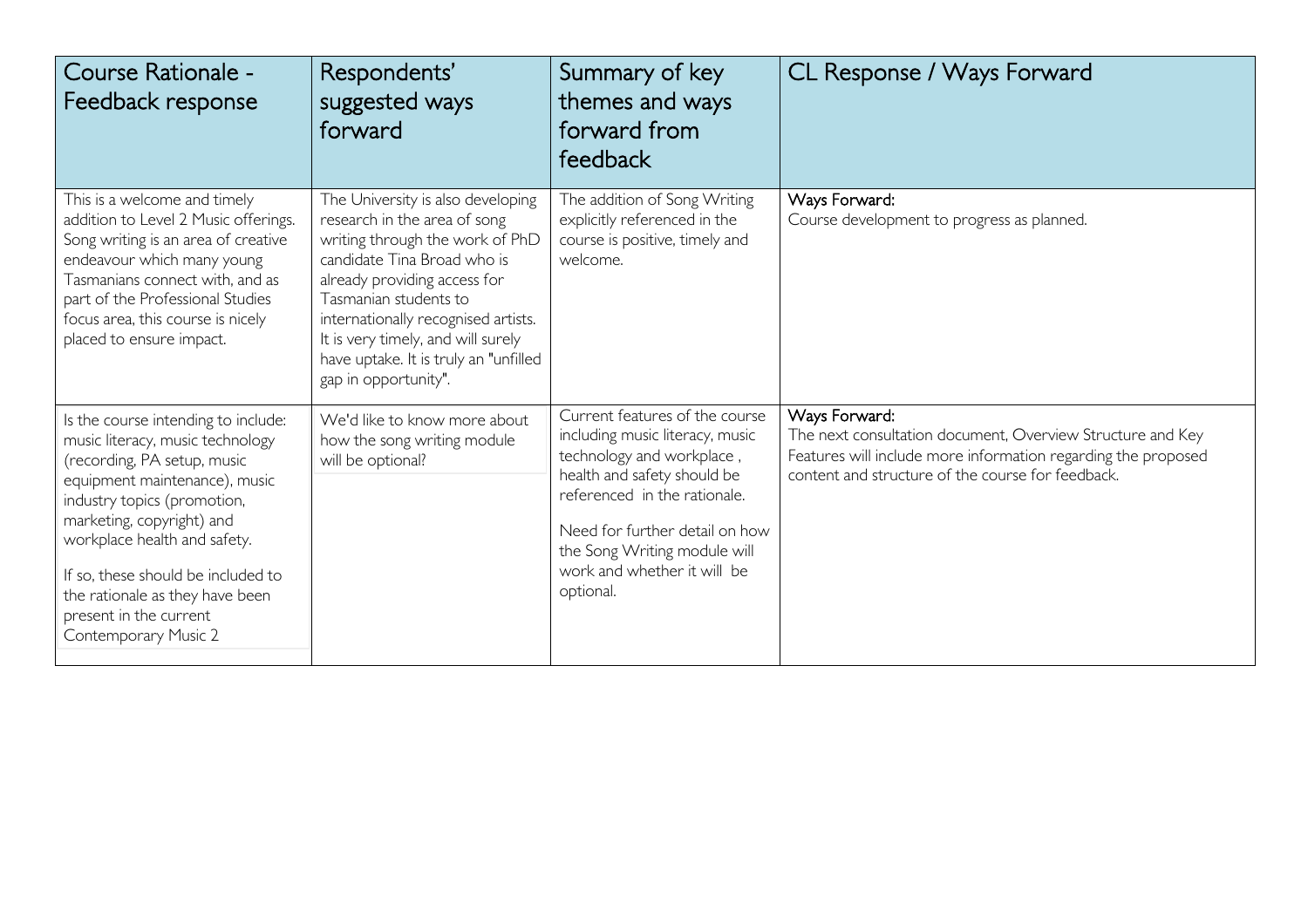The course rationale is appropriate and clearly describes:

- the intended audience,
- why the chosen content is important for students and outlines the broad scope of learning to be expected
- the particular skills knowledge and understandings students will develop

| Strongly Agree | Agree | Neither agree nor disagree | Disagree | Strongly disagree |
|----------------|-------|----------------------------|----------|-------------------|
|                |       |                            |          |                   |

#### Ways Forward:

The respondents agree that the rationale is appropriate. Course development will continue as planned.

### In considering the focus areas identified in the Years 9 to 12 Curriculum Framework and this course rationale, do you believe the course is placed in the appropriate focus area?

| Strongly Agree | Agree | Neither agree nor disagree | Disagree | Strongly disagree |
|----------------|-------|----------------------------|----------|-------------------|
|                |       |                            |          |                   |

## Ways Forward:

The respondents agree that the Professional Studies focus area is the appropriate focus area for this course.

| <b>General Capabilities -</b><br>Feedback response | Respondents'<br>suggested ways<br>forward       | Summary of key<br>themes and ways<br>forward from<br>feedback  | CL Response / Ways Forward                                  |
|----------------------------------------------------|-------------------------------------------------|----------------------------------------------------------------|-------------------------------------------------------------|
| Yes                                                | Creative thinking and Literacy<br>particularly. | The respondents agree with<br>the General Capabilities listed. | Ways Forward:<br>Course development to progress as planned. |
| Yes                                                | None provided                                   | N/A                                                            |                                                             |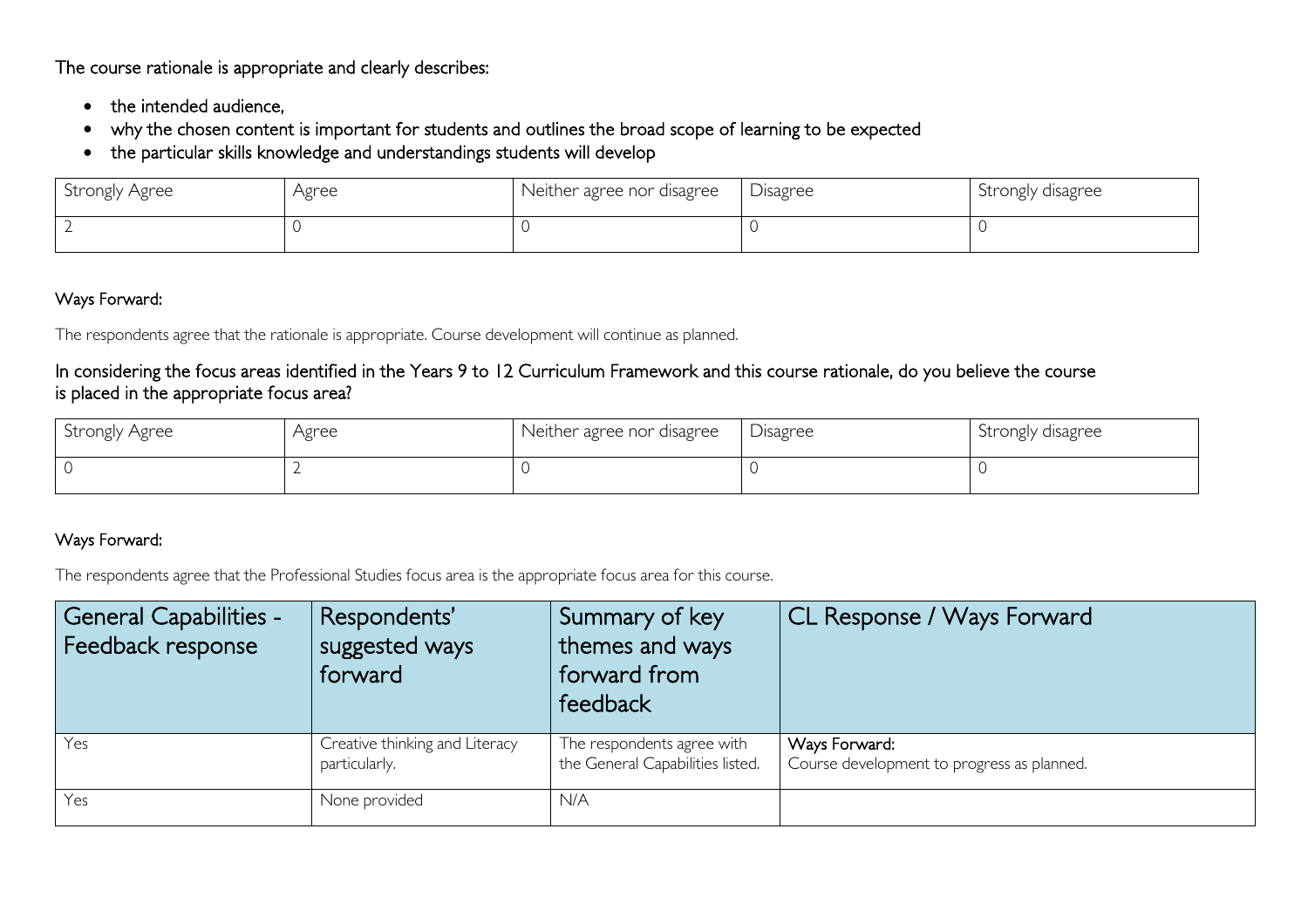| Cross Curriculum<br><b>Priorities - Feedback</b><br>response                                  | Respondents'<br>suggested ways<br>forward                                                                                                                                                                                                                                                                                                                                                                                                                                                                            | Summary of key<br>themes and ways<br>forward from<br>feedback                                                               | CL Response / Ways Forward                                                                                                                                                            |
|-----------------------------------------------------------------------------------------------|----------------------------------------------------------------------------------------------------------------------------------------------------------------------------------------------------------------------------------------------------------------------------------------------------------------------------------------------------------------------------------------------------------------------------------------------------------------------------------------------------------------------|-----------------------------------------------------------------------------------------------------------------------------|---------------------------------------------------------------------------------------------------------------------------------------------------------------------------------------|
| None are specifically referenced.                                                             | However links to the Aboriginal<br>and Torres Strait Islander<br>Histories and Cultures would be<br>obvious - the history of protest<br>song goes back many years and<br>likewise links to contemporary<br>living culture through Tasmanian<br>artists such as Dewayne Everett<br>Smith. Likewise lyrical content<br>focusing on sustainability links to<br>Antarctic research for example.<br>Finally students with an interest<br>in Asian pop such as K-Pop may<br>find links in this course to the<br>Asian CCP. | The respondent can see the<br>possibility of strong links with<br>the Australian Curriculum<br>Cross Curriculum Priorities. | Ways Forward:<br>Course development to progress as planned including investigation<br>in to explicitly building the Cross Curriculum Priorities into the<br>structure of this course. |
| Media Production, Music<br>Technology Foundation, Visual Arts<br>(promotion), English Writing | None provided                                                                                                                                                                                                                                                                                                                                                                                                                                                                                                        |                                                                                                                             | Ways Forward:<br>Make explicit connections to other courses in the next phase of<br>course writing.                                                                                   |